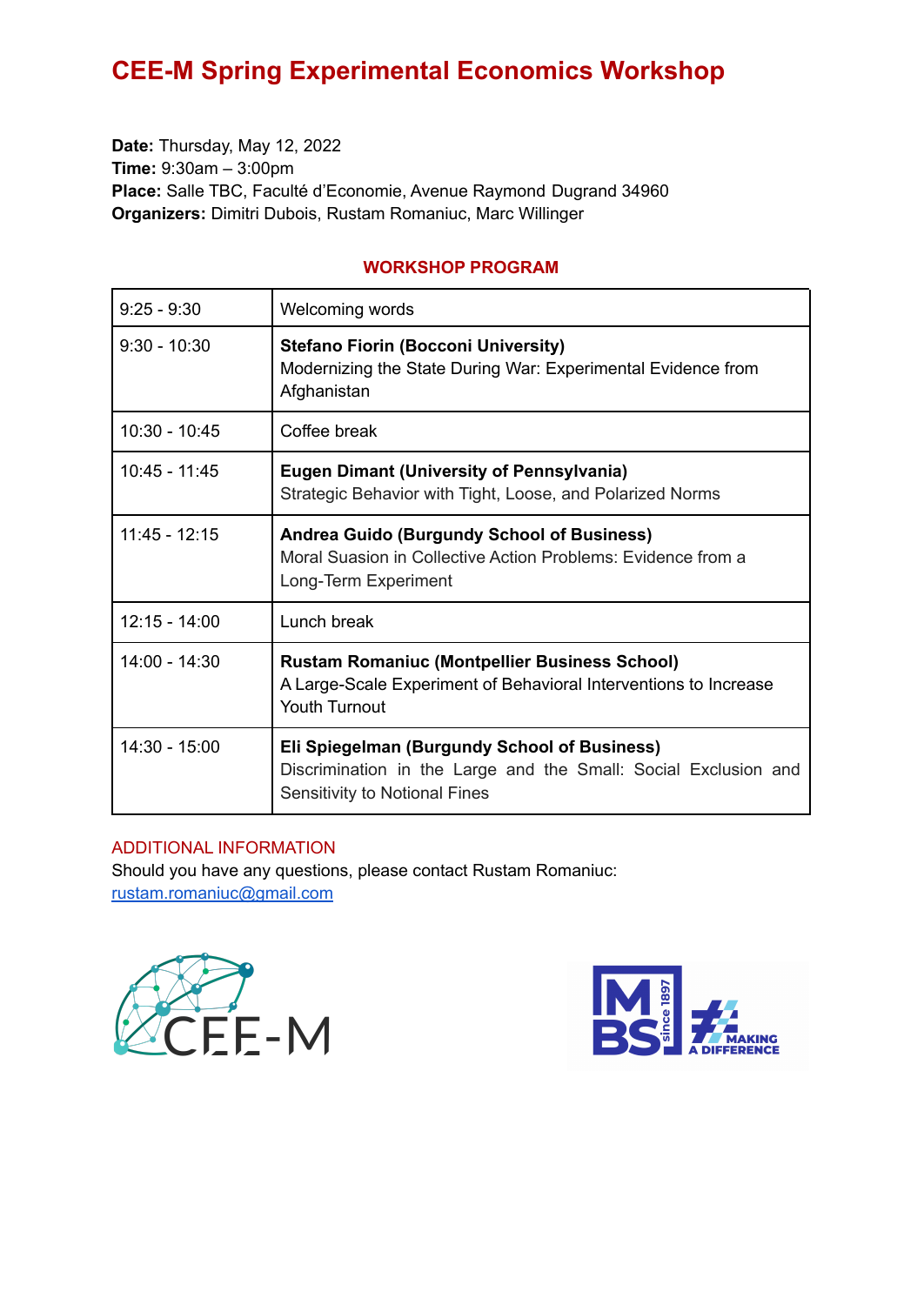### **ABSTRACTS**

#### STEFANO FIORIN (BOCCONI UNIVERSITY)

#### **Modernizing the State During War: Experimental Evidence from Afghanistan**

Modern states have the capacity to identify their employees and pay them for their work. This paper reports evidence from a randomized evaluation of a major reform intended to improve the Afghan government's ability to perform these essential functions, which involved over 30,000 employees of the Ministry of Education between 2018 and 2020. The first element of the program, designed to eliminate 'ghost' workers, required employees to register for a mobile money wallet with biometric identification. This policy change helped eliminate thousands of "ghosts" from the payroll (2.8%-6% of all employees), and suggests that up to 17.6% of remaining employees are "stand-ins" who do not actually work. The second reform transitioned employees from receiving their salary in cash to receiving it via direct mobile money transfers. This led to a 26 percentage point increase in support for the reform to be scaled nationally, and caused employees to dramatically increase activity on the mobile money network, demonstrating a potential pathway toward promoting financial inclusion. Because the experiment spanned both secure and contested regions, we can examine whether state control complemented the reform. Our results highlight the importance of long-term horizons in state-building efforts and the importance of physical security as a prerequisite for bureaucratic modernization. We find that progress is possible, even in the shadow of war and while the broader state is under threat.

#### EUGEN DIMANT (UNIVERSITY OF PENNSYLVANIA)

#### **Strategic Behavior with Tight, Loose, and Polarized Norms**

A large body of literature has shown that social norms can be a powerful driver of human actions, and norm interventions often focus on shifting beliefs about average or majoritarian behavior. This work addresses a less studied aspect of norms, namely the role that their strength, tightness, and degree of polarization play. In the context of strategic decision-making, we investigate both theoretically and empirically how behavior responds to different distributions of one's peers' behavior. We focus on the difference between tight (i.e., characterized by low behavioral variance), loose (i.e., characterized by high behavioral variance), and polarized (i.e., characterized by U-shaped behavior) norm environments. Our results show that in addition to the mean, the variance, and shape of the observed behavior matter. In particular, we find that variance in observed behavior begets variance in one's own behavior. Tight, loose, and polarized norms are thus self-sustaining. In addition, we find that personal values matter more for behavior in loose and polarized norm environments.

#### ANDREA GUIDO (BURGUNDY SCHOOL OF BUSINESS)

**Moral Suasion in Collective Action Problems: Evidence from a Long-Term Experiment** The use of moral appeals is a cheap and widely-used behavioral intervention to affect others behavior. Yet, extant experimental work has reported null evidence on the effect of moral suasion on cooperation. One conjecture explaining such an evidence is the existence of compensating behavior. In this work, we aim at testing whether people's tendency to follow rules determines their reaction towards utilitarian messages. By designing a long-term online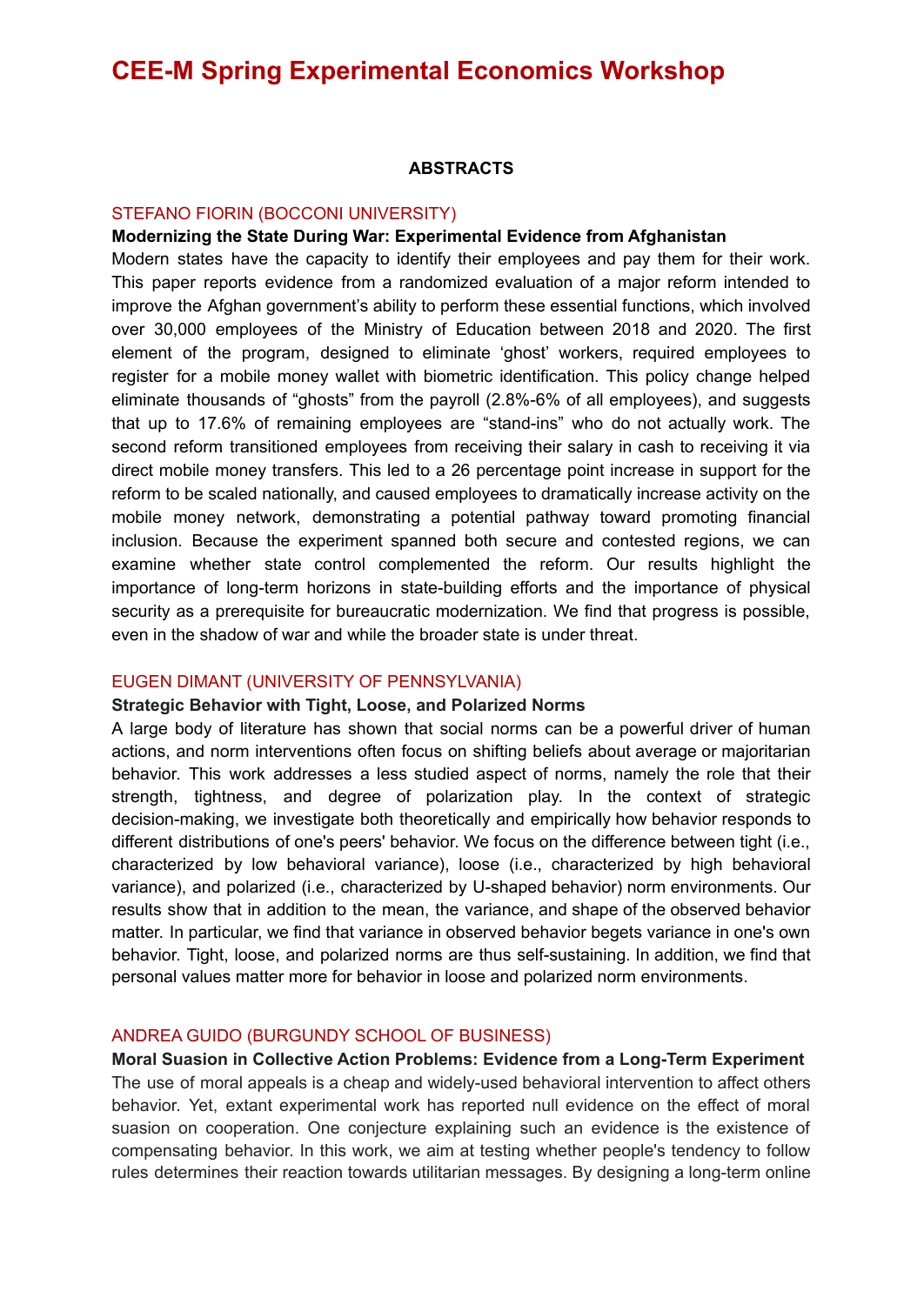experiment, we elicit subjects' rule-following type and observe their behavior in a repeated Common Pool Resources game, with and without messaging. Our results show that people who are intrinsically inclined to follow rules shift behavior in compliance with the message content, while people who are less inclined to follow rules react in the opposite direction.

#### RUSTAM ROMANIUC (MONTPELLIER BUSINESS SCHOOL)

## **A Large-Scale Experiment of Behavioral Interventions to Increase Youth Turnout** Voter turnout is an important measure to assess the health of democracy and civic engagement. In the last three decades, voter turnout has been continuously decreasing in France when it comes to legislative, regional, municipal, and European elections. Although the turnout rate for the presidential elections did not experience a significant decrease due to its saliency, it faces another serious problem like any other level of election: the low turnout rate of young citizens (defined as citizens aged between 18 to 29 years old). Since voting is a habitual behavior and the failure of habit formation might lead to lower and lower political participation in society, it is important to understand what behavioral mechanisms can increase youth turnout. We partnered with 8 laboratories in experimental economics in France to test the effect of three behavioral interventions using a large sample of students from eight different cities and employing the same experimental setting. Experiments were conducted online before and after the first round of the 2022 presidential election and involved more than 3800 subjects. Our team tested an intervention where subjects were asked to form a plan (intention-implementation condition) to vote, an intervention that combines descriptive social information with a message that pits one's group against another group that has a higher turnout (social information condition), and an intervention where subjects were asked to write a motivational letter to convince a peer to vote (advice-giving condition). We find that none of the behavioral interventions that we tested has a significant impact on youth turnout. Our results are in line with a series of recent papers using large-scale experiments and showing null effects of nudges when used to change human behavior.

#### ELI SPIEGELMAN (BURGUNDY SCHOOL OF BUSINESS)

### **Discrimination in the Large and the Small: Social Exclusion and Sensitivity to Notional Fines**

This study investigates how exclusion from a decision-making process influences people's respect for the decisions made. Subjects played a 10-round linear public goods game (LPG), in which mild law, in the sense of a non-deterrent penalty, was sometimes applied to uncontributed tokens. Fines were applied based on votes by the individuals in a round-specific matching group. A first dimension of exclusion, exclusion "in the large", was implemented through the induction of near-minimal identities: half the participants in any session were assigned the red identity, while the rest were blue. Only red votes counted in the determination of whether a fine would be applied. In the ID condition, this was made salient, while it was not indicated in the No-ID condition. We define and measure effective exclusion as the difference in contribution between color groups in the No-ID condition. Symbolic exclusion, by contrast, is studied as the difference between the ID and No-ID conditions for each color group. We find no evidence that effective exclusion influences